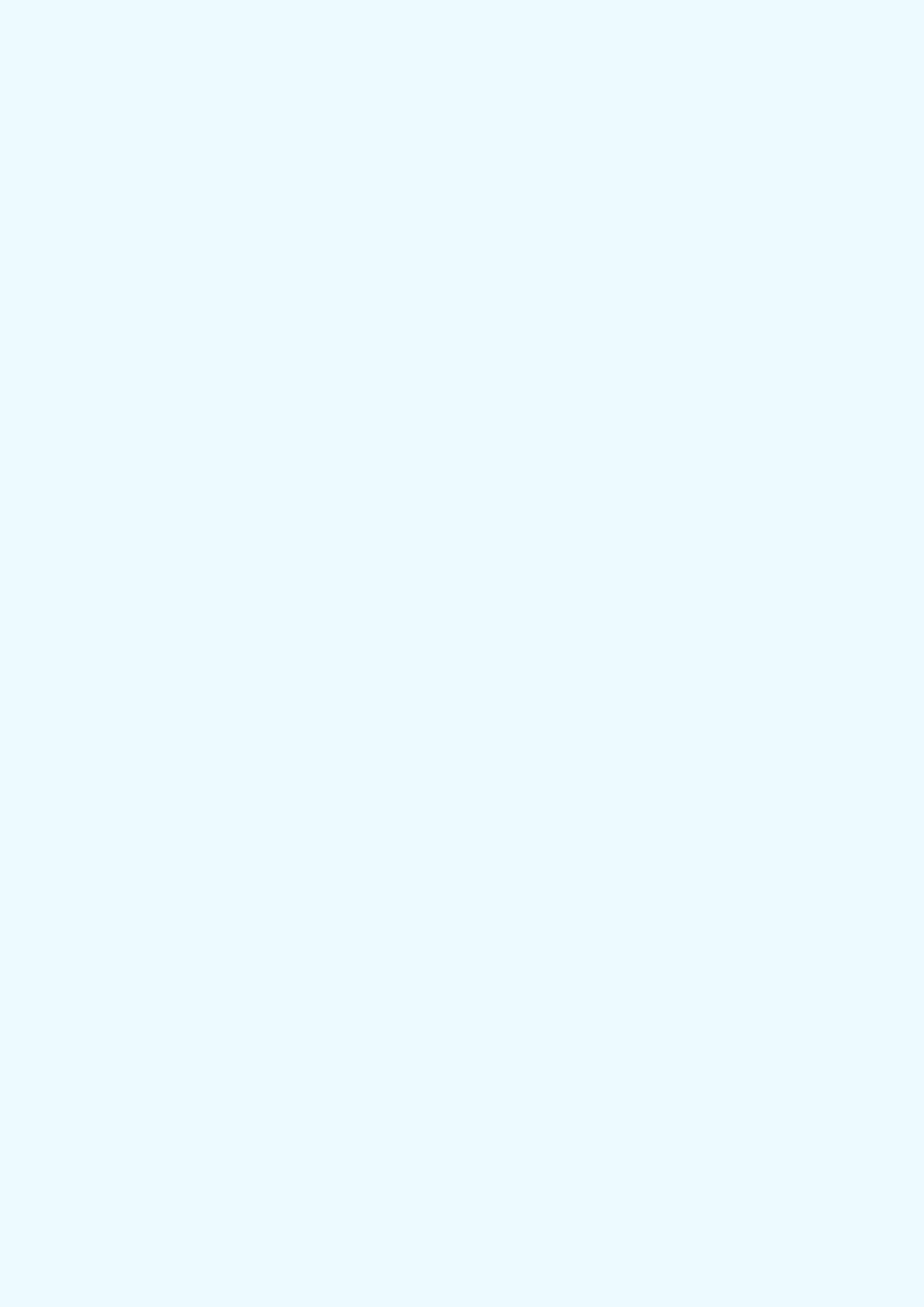## **Chapter II**

## **Functioning of Power Sector PSUs**

#### **Introduction**

**2.1** The Electricity Act 2003 repealed the erstwhile Electricity Act 1910, the Electricity (Supply) Act 1948 and the Electricity Regulatory Commissions Act 1998, with effect from 10June 2003. To meet the requirements of The Electricity Act 2003, the Government of West Bengal, subsequently, brought out (January 2007) the West Bengal Power Sector Reforms Transfer Scheme 2007 to separate transmission and distribution activities to two Power Sector undertakings. As of 31 March 2019, there were six power-sector PSUs in West Bengal, all of which were working. The name of DPL Coke Oven Limited, the only inactive powersector PSU as on 31 March 2018, was struck off on 21 January 2019. Hence, there was no inactive power-sector PSU as of 31 March 2019. Besides, there was West Bengal Electricity Regulatory Commission (WBERC), a regulatory authority.

#### **Investment in Power Sector PSUs**

**2.2** The activity-wise summary of investment in the Power Sector undertakings as on 31 March 2019 is given below:

| <b>Activity</b>       | <b>Number of Power</b> | Investment $(\bar{\bar{\zeta}})$ in crore) |                 |              |  |  |
|-----------------------|------------------------|--------------------------------------------|-----------------|--------------|--|--|
|                       | <b>Sector PSUs</b>     | <b>Equity</b>                              | Long-term loans | <b>Total</b> |  |  |
| Generation            | $\mathfrak{D}$         | 8,807.82                                   | 9,215.78        | 18,023.60    |  |  |
| Transmission          |                        | 1,105.52                                   | 2,952.48        | 4,058.00     |  |  |
| Distribution          |                        | 2,354.31                                   | 5,216.31        | 7,570.62     |  |  |
| Others <sup>159</sup> | $\mathfrak{D}$         | 5.09                                       | 6.32            | 11.41        |  |  |
| <b>Total</b>          |                        | 12,272.74                                  | 17,390.89       | 29,663.63    |  |  |

**Table 2.1: Activity-wise investment in Power Sector PSUs**

*(Source: Compiled based on information received from PSUs)* 

As on 31 March 2019, the total investment (equity and long-term loans) in six Power Sector PSUs was  $\bar{\tau}$  29,663.63 crore. The investment consisted of  $\bar{\tau}$  12,272.74 crore (41.37 *per cent)* towards equity and  $\bar{\tau}$  17,390.89 crore (58.63 *per cent*) as long-term loans.

The gross investment in the Power Sector PSUs over the period from 2014-15 to 2018-19 had marginally increased by 1.13 *per cent*. However, in the same period while paid-up capital had increased by 25.07 *per cent*, long-term loans had reduced by 10.90 *per cent*. This resulted in improvement in debt-equity ratio from 1.99:1 to 1.42:1.

## **Budgetary Support to Power Sector PSUs**

**2.3** The Government of West Bengal provides financial support to Power Sector PSUs in various forms through annual budget. The summarised details of budgetary outgo towards equity, loans, grants/ subsidies, loans written off and

<sup>159</sup> *West Bengal Green Energy Development Corporation Limited and Bengal Birbhum Coalfields Limited.*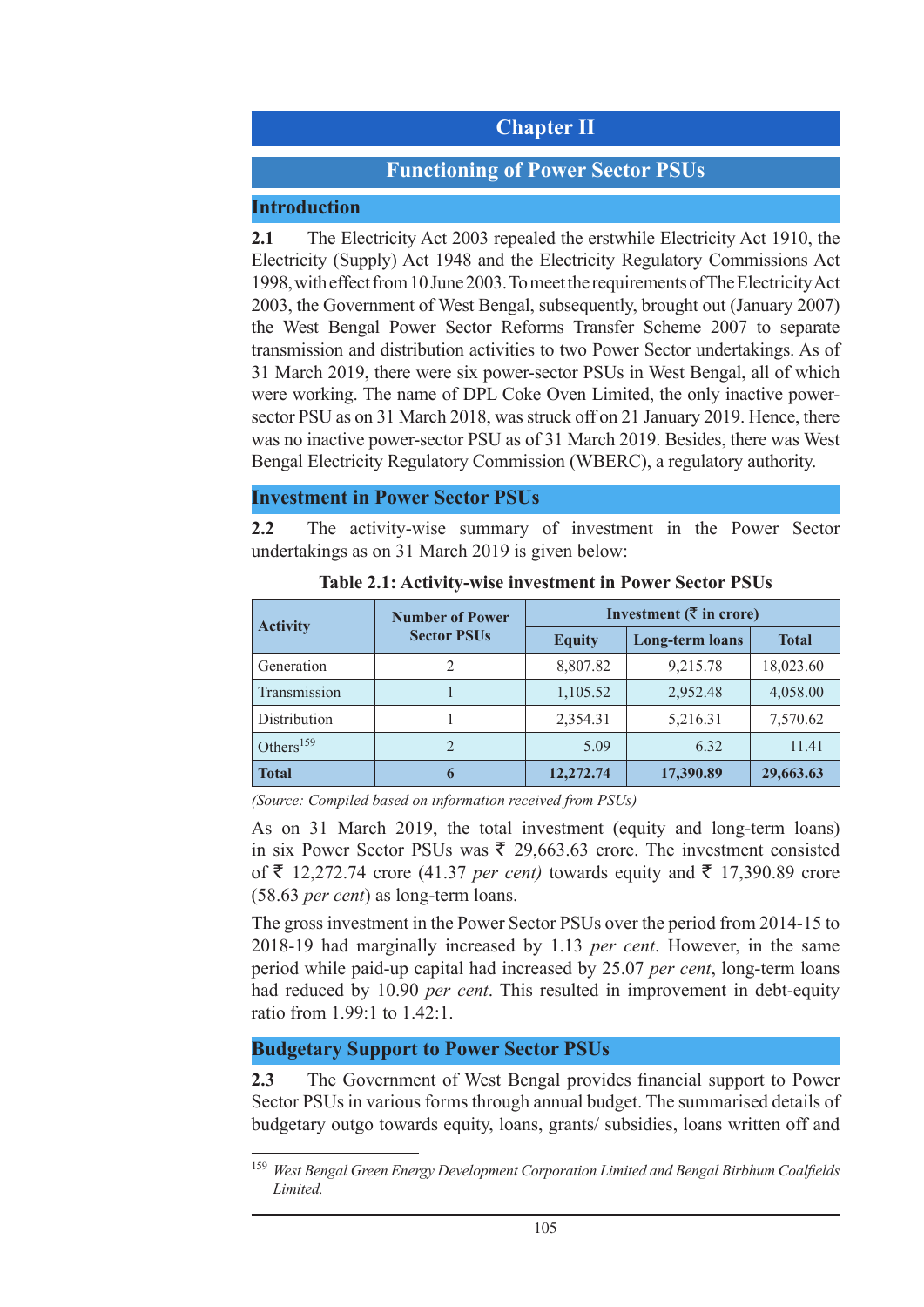loans converted into equity during the year in respect of Power Sector PSUs for the last three years ending March 2019 are as follows in **Table 2.2**:

|        | $(3 \nvert n \nvert c)$             |                        |               |                        |               |                        |               |  |
|--------|-------------------------------------|------------------------|---------------|------------------------|---------------|------------------------|---------------|--|
|        |                                     | 2016-17                |               | 2017-18                |               | 2018-19                |               |  |
|        | Particulars1 <sup>160</sup>         | Nos. of<br><b>PSUs</b> | <b>Amount</b> | Nos. of<br><b>PSUs</b> | <b>Amount</b> | Nos. of<br><b>PSUs</b> | <b>Amount</b> |  |
| (i)    | Equity capital                      |                        | 264.92        | $\mathfrak{D}$         | 473.49        | 3                      | 742.93        |  |
| (ii)   | Loans                               | 3                      | 1,711.55      |                        |               | $\overline{2}$         | 518.80        |  |
| (iii)  | Grants/ Subsidy                     | 3                      | 3,578.08      | 3                      | 1,215.94      | $\overline{2}$         | 79.20         |  |
| (iv)   | Total Outgo (i+ii+iii)              | $3^*$                  | 5,554.55      | $3*$                   | 1,689.43      | $5*$                   | 1,340.93      |  |
| (v)    | Loan repayment written<br>$\alpha$  |                        |               | 1                      | 26.59         | 1                      | 84.89         |  |
| (vi)   | Loans converted into<br>equity      |                        |               |                        |               |                        |               |  |
| (vii)  | Guarantees issued <sup>161</sup>    |                        | 150.00        |                        |               | 1                      | 2,160.00      |  |
| (viii) | Guarantee commitment <sup>162</sup> | 3                      | 391.83        | $\overline{4}$         | 2,456.54      | $\overline{4}$         | 2,685.39      |  |

|  |  |  | Table 2.2: Details regarding budgetary support to Power Sector PSUs |
|--|--|--|---------------------------------------------------------------------|
|  |  |  |                                                                     |

*(Source: As per information furnished by PSUs)* 

\* *Some of the PSUs received assistance from the State Budget under more than one of category of assistance*.

The annual budgetary assistance to the Power Sector PSUs decreased from  $\bar{\xi}$  5,554.55 crore in 2016-17 to  $\bar{\xi}$  1,340.93 crore in 2018-19. The budgetary assistance for the year 2018-19 included  $\bar{\tau}$  742.93 crore,  $\bar{\tau}$  518.80 crore and  $\bar{\tau}$  79.20 crore in the form of equity, loans and grants/ subsidy, respectively. The equity assistance disbursed by the State Government included  $\bar{\tau}$  514.29 crore to The Durgapur Projects Limited<sup>163</sup> to pay off its outstanding statutory dues to the Government of West Bengal along with interest.

## **Guarantee Commission**

**2.4** The State Government provides guarantees to PSUs to draw financial assistance from banks and financial institutions. The PSUs are liable to pay guarantee commission to GoWB at the rate of one *per cent per annum* on the amount outstanding against guarantees issued. During the last two years, no fresh guarantee was issued. The guarantee commitments increased by almost seven-fold from  $\overline{\xi}$  391.83 crore in 2016-17 to  $\overline{\xi}$  2,685.39 crore in 2018-19. During 2018-19, DPL had paid  $\bar{\tau}$  164.25 crore of the outstanding guarantee commission of  $\bar{\tau}$  186.80 crore. In addition, WBSEDCL had not paid outstanding guarantee commission of  $\bar{\tau}$  15.94 crore as on March 2019, while WBSETCL had not even charged guarantee commission in their financial statements up to 2018-19. Similar information for other PSUs was not available.

<sup>160</sup> *Amount represents outgo from State Budget only.*

<sup>161</sup> *Government guarantees issued to the PSUs during a particular year.*

<sup>162</sup> *Closing balance of Government guarantee in respect of PSUs at the end of a particular year.*

<sup>163</sup> *Disbursed in March 2019 with explicit instructions to utilise the entire amount, to pay to the Government of West Bengal, DPL's statutory dues and interest thereon towards electricity duty*   $($  $\bar{\mathcal{R}}$  *298.25 crore*), land revenue  $($  $\bar{\mathcal{R}}$  *51.79 crore*) and guarantee fees  $($  $\bar{\mathcal{R}}$  *164.25 crore*).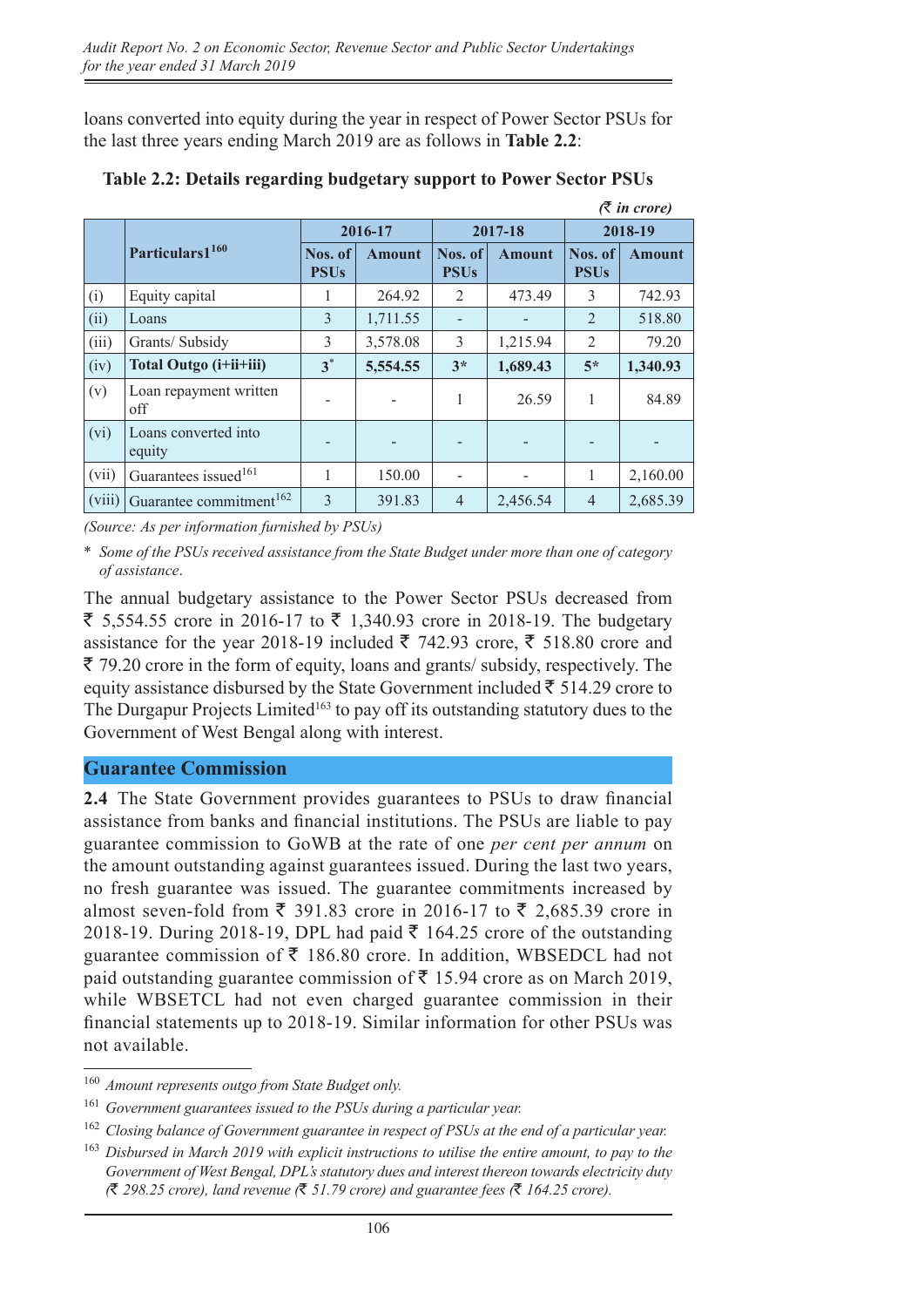*(*` *in crore)*

## **Reconciliation with Finance Accounts of Government of West Bengal**

**2.5** The figures in respect of equity, loans and guarantees outstanding as per records of Power Sector PSUs should agree with the figures appearing in the Finance Accounts of the Government of West Bengal. In case the figures do not agree, the PSUs concerned and the Finance Department should carry out reconciliation of the differences. The position in this regard as on 31 March 2019 is stated in **Table 2.3**:

#### **Table 2.3: Equity, loans and guarantees outstanding as per Finance Accounts of GoWB** *vis-à-vis* **records of State PSUs**

| Outstanding<br>in respect of | <b>Amount</b> as<br>per Finance<br><b>Accounts</b> | <b>Amount as per</b><br>records of State<br><b>PSUs</b> | <b>Total</b><br>Difference in<br>2018-19 | <b>Total</b><br>Difference in<br>2017-18 |
|------------------------------|----------------------------------------------------|---------------------------------------------------------|------------------------------------------|------------------------------------------|
| $\left(1\right)$             | (2)                                                | (3)                                                     | $(4) = (2) - (3)$                        | (5)                                      |
| <b>Equity</b>                | 10,335.08                                          | 12,267.65                                               | $(-) 1,932.57$                           | $(-)$ 4,641.93                           |
| Loans                        | 4,773.59                                           | 1,319.14                                                | 3,454.45                                 | 3,241.95                                 |
| <b>Guarantees</b>            | 7,003.12                                           | 2,685.39                                                | 4,317.73                                 | 1,339.57                                 |

*(Source: Information furnished by Power Sector PSUs and SFAR for the year ended March 2019)*

## **Submission of accounts by Power Sector PSUs**

2.6 Of the total six Power Sector PSUs under the purview of CAG as on 31 March 2019, all were working. The status of timelines followed by the State PSUs in preparation of accounts is as detailed under:

## *Timeliness in preparation of accounts by the Power Sector PSUs*

Accounts for the year 2018-19 were required to be submitted by all the Power Sector PSUs by 30 September 2019. Five out of six Government Companies submitted their accounts for the year 2018-19 for audit by CAG on or before 30 September 2019. Further, details of arrears in submission of accounts of Power Sector PSUs as of 30 September of following year for each of the last five financial years ending 31 March 2019 are given at **Table 2.4**:

## **Table 2.4: Position relating to submission of accounts by the working State PSUs**

| <b>Sl. No.</b>              | <b>Particulars</b>                                                | $2014 - 15$ | $2015 - 16$ | 2016-17        | 2017-18 | 2018-19 |
|-----------------------------|-------------------------------------------------------------------|-------------|-------------|----------------|---------|---------|
|                             | Number of PSUs                                                    |             |             | 8              | 8       | h       |
| $\mathcal{D}_{\mathcal{L}}$ | Number of accounts submitted<br>during current year               |             | 6           |                |         |         |
| 3.                          | Number of PSUs which finalised<br>accounts for the current year   |             | 6           |                |         |         |
| $\overline{4}$ .            | Number of previous year accounts<br>finalised during current year |             |             |                |         |         |
| .5.                         | Number of PSUs with arrears in<br>accounts                        |             |             |                |         |         |
| 6.                          | Number of accounts in arrears                                     |             |             | $\mathfrak{D}$ | 4       |         |
|                             | Extent of arrears (years)                                         |             |             |                |         |         |

*(Source: Compiled based on accounts of PSUs received during the period October 2018 to September 2019)*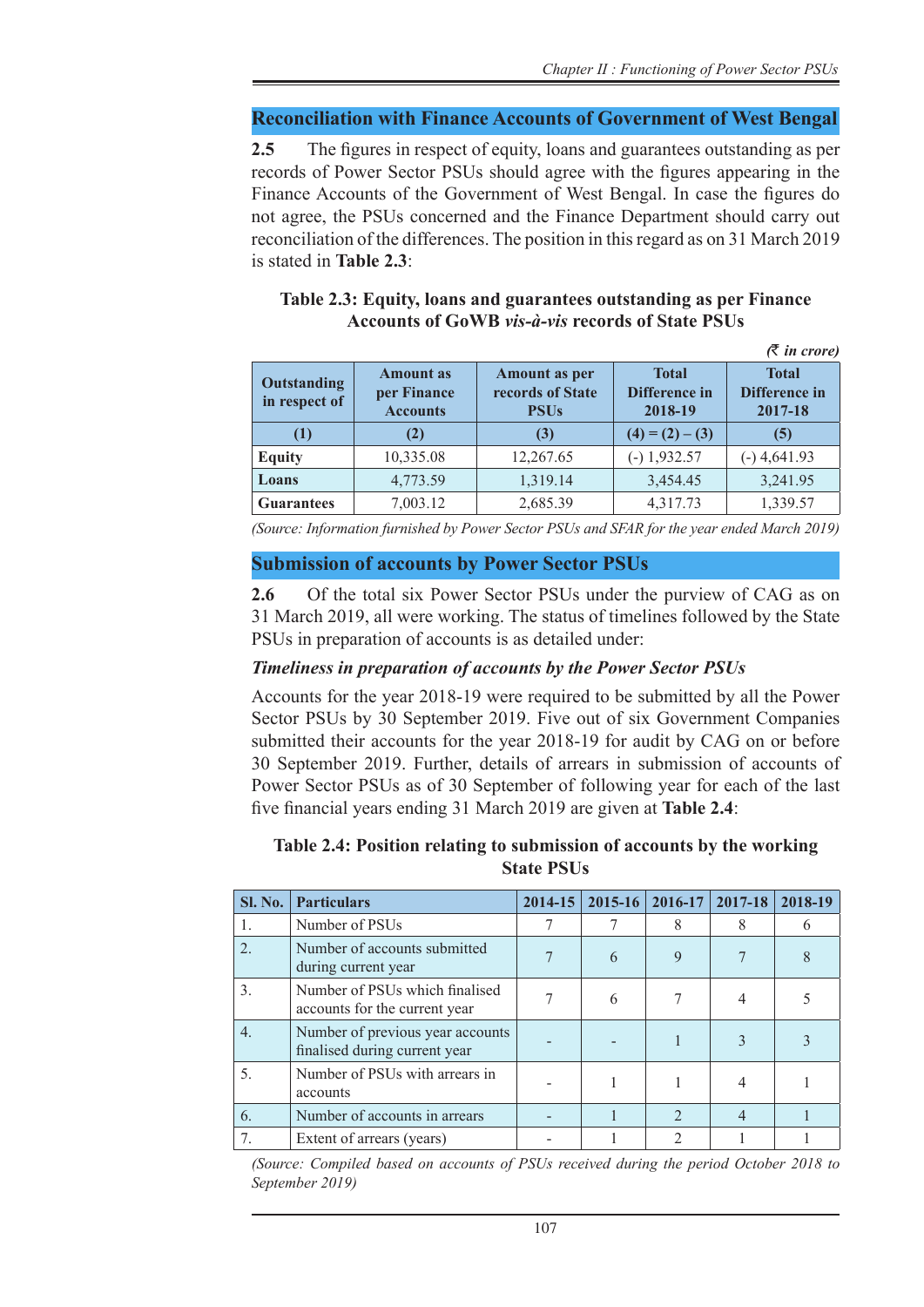During the period from 01 October 2018 to 30 September 2019, the Power Sector PSUs had finalised eight annual accounts comprising five accounts for 2018-19 and three accounts for previous years. Besides, one accounts of The Durgapur Projects Limited (DPL) was in arrears. The Chief Secretary to the Government of West Bengal is informed quarterly regarding arrears in accounts.

In absence of finalisation of accounts, no assurance could be given on whether the investments and expenditure incurred had been properly accounted for and the purpose for which the amount was invested was achieved. The GoWB investment in this PSU, therefore, remained outside the oversight of State Legislature.

## **Performance of Power Sector PSUs**

**2.7** The financial position and working results of the six Power Sector PSUs as per their latest finalised accounts as on 30 September 2019 are detailed in *Appendix-9.*

The performance of a company is traditionally assessed through percentage of turnover to GSDP, return on investment, return on equity and return on capital employed.

## *Percentage of turnover to GDP of the State*

**2.7.1** The details of turnover of Power Sector PSUs as per their latest available accounts and GDP of West Bengal for a period of five years ending March 2019 are shown in **Table 2.5**:

## **Table 2.5: Details of Turnover of Power Sector PSUs** *vis-à-vis* **GDP of West Bengal**

|                                                           |           |            |           |           | $(3 \nvert n \text{ error})$ |
|-----------------------------------------------------------|-----------|------------|-----------|-----------|------------------------------|
| <b>Particulars</b>                                        | 2014-15   | 2015-16    | 2016-17   | 2017-18   | 2018-19                      |
| Turnover                                                  | 26,056.63 | 25,158.28  | 29,348.48 | 31,773.99 | 33,310.76                    |
| of<br>change<br>Percentage<br>turnover over previous year |           | $(-)$ 3.45 | 16.66     | 8.26      | 4.84                         |
| GDP of West Bengal                                        | 7,18,082  | 7,97,300   | 8,79,167  | 10,20,858 | 11,77,586                    |
| Percentage change of GDP<br>over previous year            |           | 11.03      | 10.27     | 16.12     | 15.35                        |
| Percentage of turnover to<br>GDP of West Bengal           | 3.63      | 3.16       | 3.34      | 3.11      | 2.83                         |

*(Source: Compiled based on turnover figures of PSUs and State GDP figures as per information in previous Audit Report and the Finance Accounts, Volume‑I, 2018‑19, GoWB)*

In 2018-19, the turnover of the PSUs relative to State GDP was 2.83 *per cent* and had marginally decreased over the five years 2014–19. The compounded annual growth164 of State GDP was 11.71 *per cent* during last five years, while in the same period, the turnover of Power Sector PSUs recorded lower compounded annual growth of 4.26 *per cent*. This resulted in decrease in share of turnover of these PSUs to the State GDP from 3.63 *per cent* in 2014-15 to 2.83 *per cent* in 2018-19.

<sup>&</sup>lt;sup>164</sup> Rate of Compounded Annual Growth [[{(Value of 2018-19/Value of 2013-14) $\gamma$ (1/5 years)}- $1$ <sup>\*</sup>100] where turnover and State GDP for the year 2013-14 was  $\bar{\zeta}$  27,037.91 crore and ` *6,76,848 crore respectively.*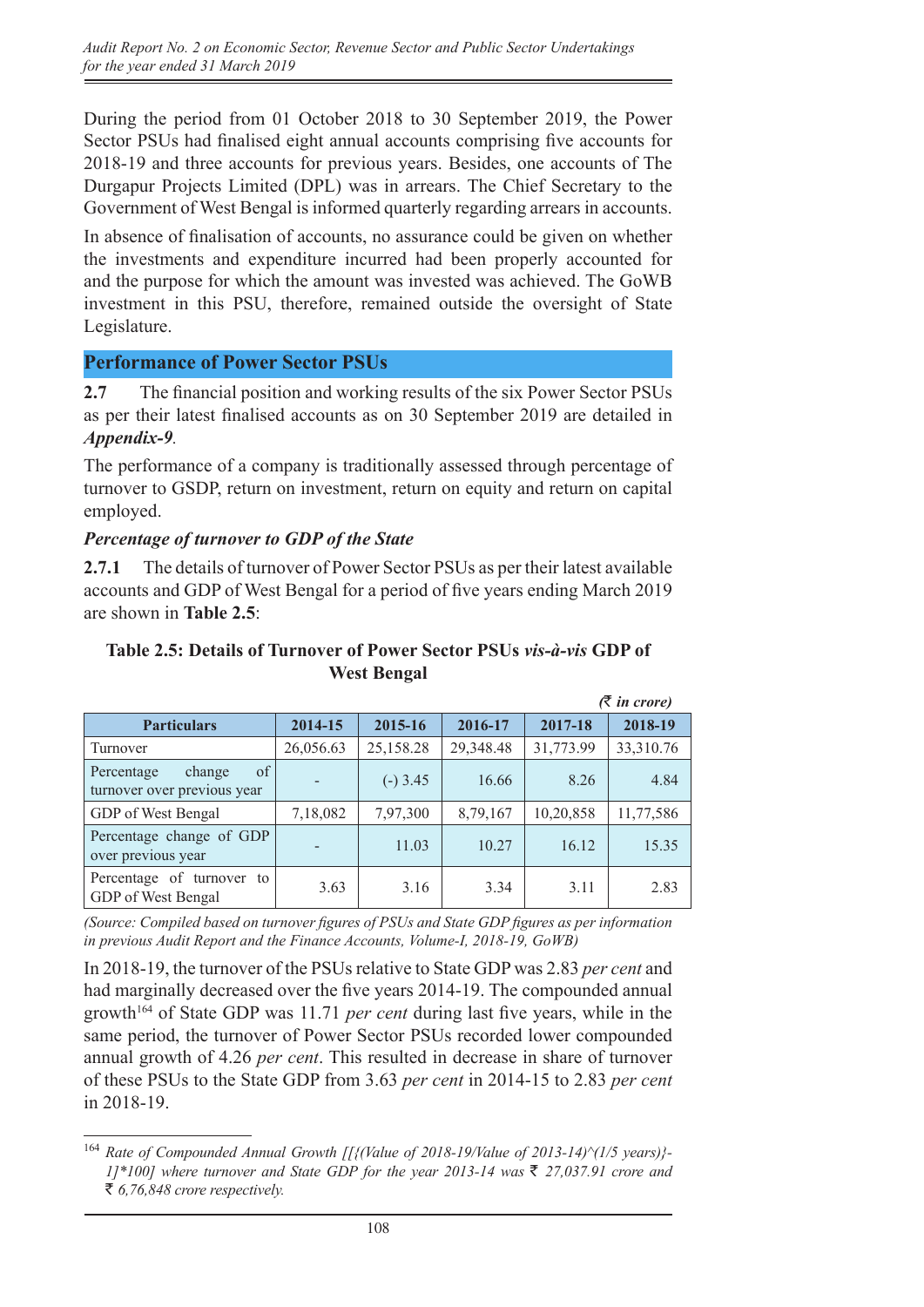## *Rate of Real Return on Investment*

**2.7.2** Rate of Real Return on Investment is the percentage of profit or loss to the Present Value (PV) of total investment. The overall position of profits earned/ losses<sup>165</sup> incurred by the State PSUs during 2014-15 to 2018-19 is depicted below in **Chart 2.1**:



**Chart 2.1: Profit/ Losses earned/ incurred by PSUs during the years**

(Source: *As per latest accounts as of 30 September following the respective financial years)*

The loss of  $\bar{\tau}$  12.30 crore incurred by the Power Sector PSUs in 2014-15 increased to  $\bar{\tau}$  131 crore in 2018-19. This was mainly due to rise in losses of The Durgapur Projects Limited from  $\bar{\mathfrak{F}}$  324.60 crore in 2014-15 to  $\bar{\mathfrak{F}}$  591.22 crore in 2018-19. Moreover, West Bengal State Electricity Distribution Company Limited slipped into losses from 2016-17 with the adoption of Ind AS.

As per latest finalised accounts till September 2019, three Power Sector PSUs earned profit of  $\bar{\tau}$  505.46 crore and the remaining three incurred losses of ` 636.46 crore as detailed in *Appendix-9*. The top profit earning companies were West Bengal State Electricity Transmission Company Limited ( $\bar{\tau}$  404.72 crore) and West Bengal Power Development Corporation Limited ( $\bar{\tau}$  99.61 crore), the aggregate profits of which were less than the loss incurred by The Durgapur Project Limited ( $\bar{\mathfrak{F}}$  591.22 crore).

The GoWB has not formulated any dividend policy. None of the Power Sector PSUs had declared dividends since incorporation, although two Power Sector PSUs had earned profits in all five years from 2014-15 to 2018-19.

## *Rate of Real Return (RORR) on the basis of historical cost of investment*

**2.7.3** For the purpose of calculation of the RORR the total figure of Investment in working Power Sector PSUs by the Government of West Bengal, Government of India and others has been arrived by considering equity, interest free loans and grants as well as subsidies for operational & management purpose.

As on 31 March 2019, equity of the GoWB, GoI and others in these six PSUs, aggregated to  $\bar{\tau}$  12,272.74 crore and grants as well as subsidies for operational and management expenses adding up to  $\bar{\tau}$  6,095.09 crore. The entire outstanding long-term loans of  $\bar{\tau}$  17,390.89 crore were interest-bearing. Thus, the aggregate

<sup>165</sup> *Figures are as per the latest finalised accounts of the respective years.*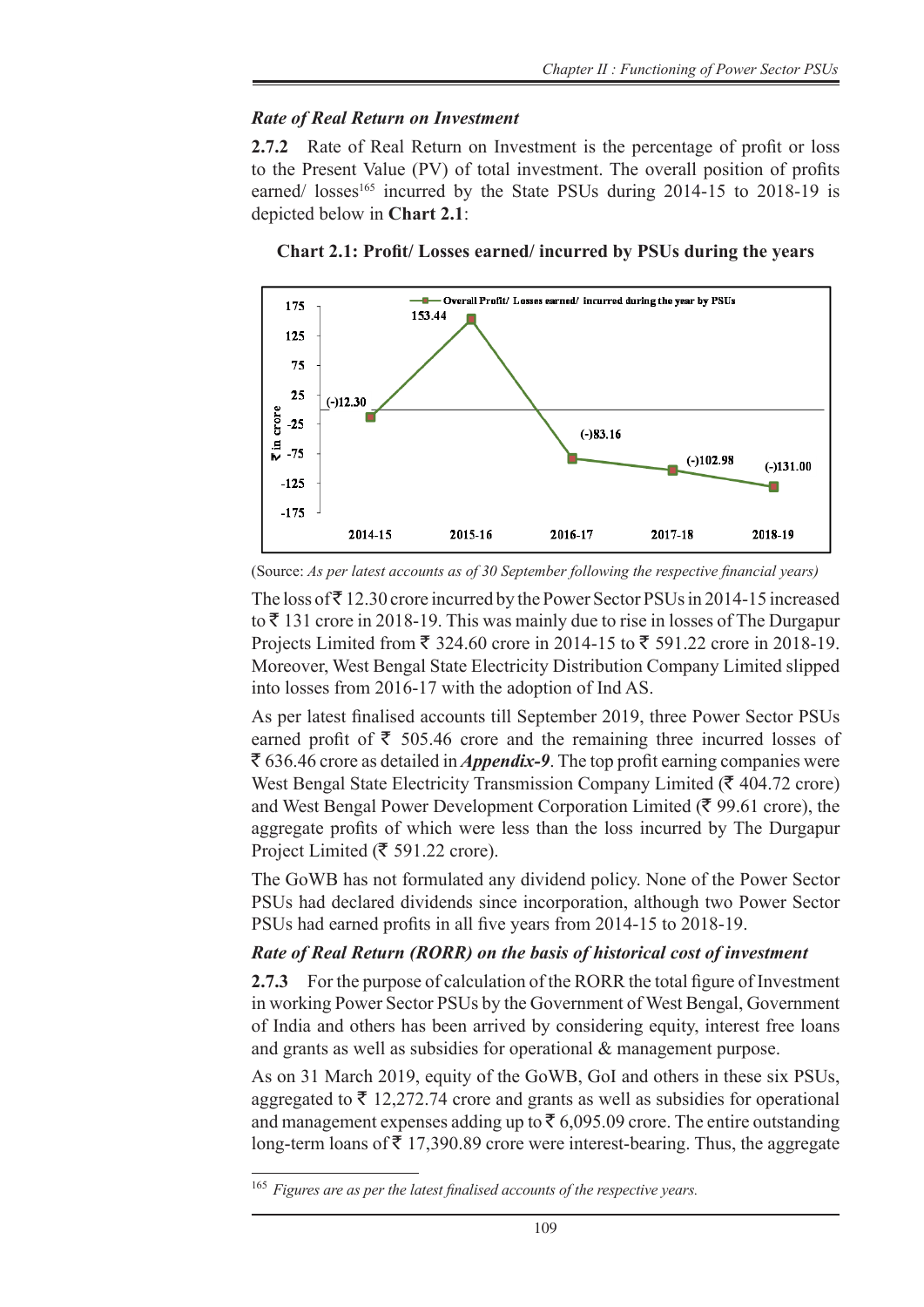investment in these PSUs on the basis of historical cost stood at  $\bar{\tau}$  18,367.83 crore  $(\bar{\mathbf{\xi}})$  12,272.74 crore +  $\bar{\mathbf{\xi}}$  6,095.09 crore). The rate of real return on investment on the basis of historical cost of investment in the Power Sector for the period 2014-15 to 2018-19 is given in **Table 2.6:**

|         |                                 |                                                                                                                                                  |                                                       |                                       |              | $(3 \nvert n \text{ error})$                         |
|---------|---------------------------------|--------------------------------------------------------------------------------------------------------------------------------------------------|-------------------------------------------------------|---------------------------------------|--------------|------------------------------------------------------|
| Year    | <b>Total</b><br><b>Earnings</b> | Investment in the form of equity, interest free loans<br>and grants/ subsidies for operational & management<br>expenses on historical cost basis | <b>Rate of Real</b><br><b>Return on</b><br>investment |                                       |              |                                                      |
|         | for the<br>year                 | <b>Government</b><br>of West<br><b>Bengal</b>                                                                                                    | <b>Government</b><br>of India                         | <b>Funds</b><br>invested by<br>others | <b>Total</b> | on historical<br>cost basis (in<br><i>per cent</i> ) |
| 2014-15 | $(-) 12.30$                     | 11,170.08                                                                                                                                        | 10.37                                                 | 14.86                                 | 11,195.31    | $(-) 0.11$                                           |
| 2015-16 | 153.44                          | 12,416.07                                                                                                                                        | 21.77                                                 | 14.86                                 | 12,452.70    | 1.23                                                 |
| 2016-17 | $(-) 83.16$                     | 16,259.07                                                                                                                                        | 21.77                                                 | 14.86                                 | 16,295.70    | $(-) 0.51$                                           |
| 2017-18 | $(-) 102.98$                    | 17,488.98                                                                                                                                        | 31.93                                                 | 14.96                                 | 17,535.87    | $(-) 0.59$                                           |
| 2018-19 | $(-)$ 131.00                    | 18,307.48                                                                                                                                        | 55.25                                                 | 5.10                                  | 18,367.83    | $(-) 0.71$                                           |

## **Table 2.6: Annual rate of Real Return on Investment on historical cost basis**

*(Source: Compiled based on information received from PSUs)*

It would be seen from the table that the rate of return in the Power Sector has been positive only in one year *viz*. 2015-16. This was mostly due to increase in profits of WBSETCL by 62.34 *per cent i.e.* from  $\bar{\mathfrak{c}}$  269.26 crore (2014-15) to ₹ 437.11 crore (2015-16).

It was also noticed that between 2014-15 and 2018-19, the aggregate debt equity ratio of the working power-sector PSUs reduced from 1.99 to 1.42. This was mainly due to disbursement by GoWB of share capital of  $\bar{\tau}$  2,460.17 crore and grants of  $\bar{\tau}$  4,563.16 crore for paying principal ( $\bar{\tau}$  3,031.42 crore) and interest  $(\bar{\mathcal{F}} 1,531.74$  crore) on Government loans in this period. However, from October  $2018$  to November 2020, credit rating agencies had in respect of three<sup>166</sup> of the largest Power Sector PSUs downgraded either their outlook or their rating, largely due to stretched liquidity and rise in receivables. This indicated that the performance of the Power Sector was deteriorating.

## *Return on Investment on the basis of Present Value of Investment*

**2.7.4** Traditional calculation of return based only on the basis of historical cost ignores the present value of money. Calculating RORR on the basis of PV is a more adequate assessment. During the five-year period from 2014–15 to 2018-19, these PSUs had positive rate of real return on investment only in 2015-16. Therefore for the year 2015-16, ROI could be calculated and depicted on the basis of PV.

The PV of the total investment in these six PSUs was computed on the following assumptions:

• The equity infused minus disinvestment has been reckoned as investment for calculating the rate of real return on investments. Further, interest free long-term loans and assistance as grants/ subsidies have been considered

<sup>166</sup> *West Bengal State Electricity Distribution Company Limited, West Bengal State Electricity Transmission Company Limited and West Bengal Power Development Corporation Limited.*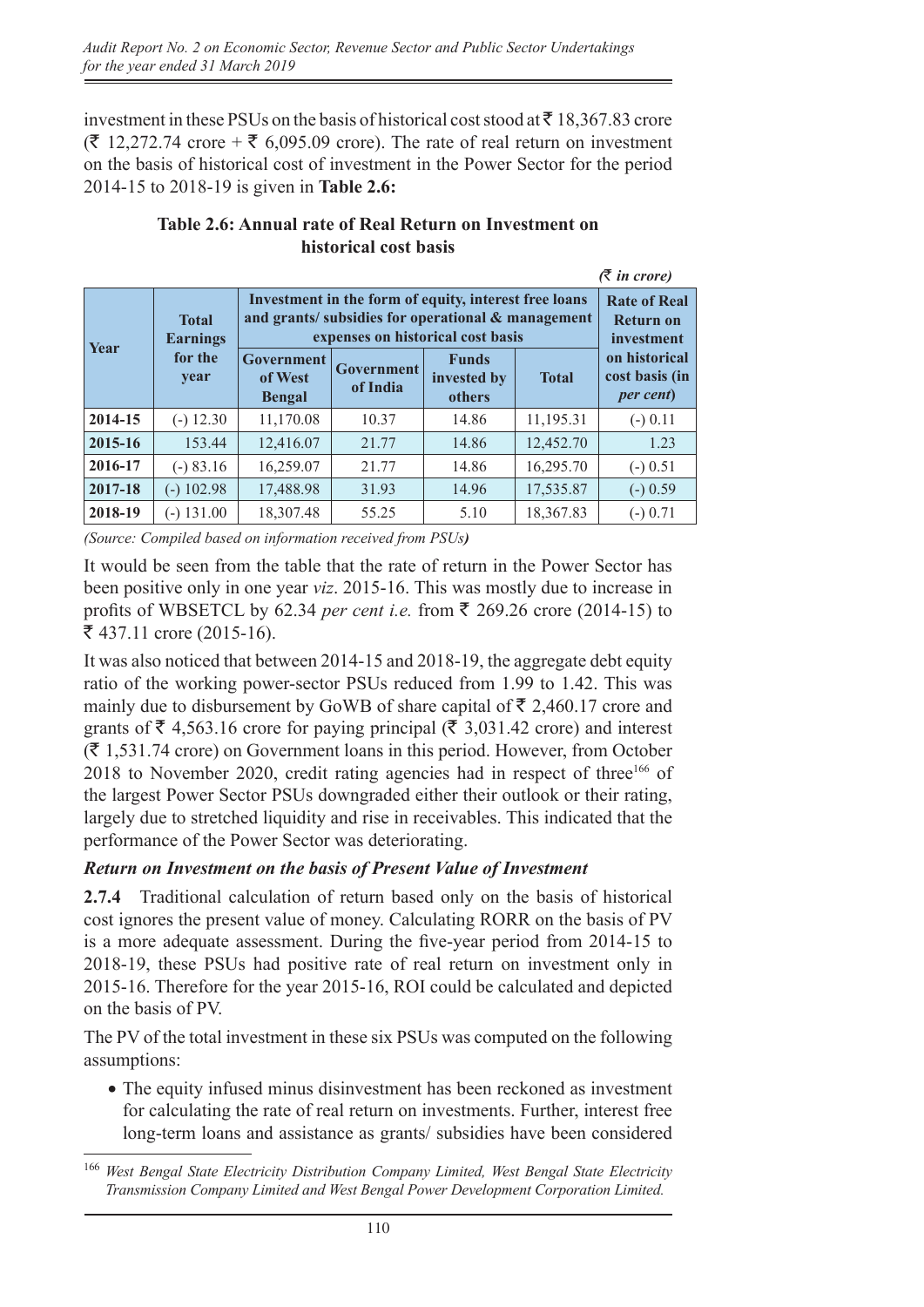as investment infusion. In case of either repayment of loans by the PSUs or their subsequent conversion to equity/ interest bearing loans, the PV was calculated on the reduced balances of interest free loans over the period.

• The average rate of interest on government borrowings for the concerned financial year<sup>167</sup> was adopted as compounded rate for arriving at present value since they represent the cost incurred towards investment of funds for the year and, therefore, considered as the minimum expected rate of return on investments.

The investment by the GoWB, GoI and others in the working Power Sector PSUs at the end of the year 2018-19 was  $\bar{\tau}$  18,367.83 crore consisting of equity ( $\bar{\tau}$  12,272.74 crore) and grants/ subsidies ( $\bar{\tau}$  6,095.09 crore). The PV of funds infused by the GoWB, GoI and others up to 31 March 2019 amounted to  $\bar{5}63,652,60$  crore.

As the working Power Sector PSUs earned profits only during the year 2015-16, comparison at historical cost and at present value is given in **Table 2.7**:

**Table 2.7: Real Rate of Return on total investment on Present Value**

|         |                                                    |                                                                                                                                                                              |                                                                |                                                                                    | $(3 \nvert n \text{ error})$                                                     |
|---------|----------------------------------------------------|------------------------------------------------------------------------------------------------------------------------------------------------------------------------------|----------------------------------------------------------------|------------------------------------------------------------------------------------|----------------------------------------------------------------------------------|
| Year    | <b>Total</b><br><b>Earnings</b><br>for the<br>year | <b>Total Investment in</b><br>the form of equity,<br>interest free loans<br>and grants/ subsidies<br>for operational $\&$<br>management expenses<br>on historical cost basis | <b>RROI</b> on<br>historical<br>cost<br>basis (in<br>per cent) | <b>Present</b><br>value of<br>the total<br>investment<br>at the end<br>of the year | <b>RROI</b> on<br>present<br>value of the<br><i>investments</i><br>(in per cent) |
| 2015-16 | 153.44                                             | 12,452.70                                                                                                                                                                    | 1.23                                                           | 37,501.81                                                                          | 0.41                                                                             |

*(Source: Compiled based on information received from PSUs)*

## *Return on Equity*

**2.7.5** Return on Equity (RoE) is a measure of financial performance to assess how effectively management is using shareholders' funds to create profits and is calculated by dividing net income (*i.e.* net profit after taxes) by shareholders' funds, expressed as a percentage.

Shareholders' funds of a Company is calculated by adding paid up capital including share application money and free reserves net of accumulated losses and deferred revenue expenditure. A positive shareholders' funds implies that the company has enough assets to cover its liabilities while negative shareholder equity means that liabilities exceed assets.

RoE computed in respect of Power Sector PSUs, which have earned profit or incurred loss, as per their latest annual financial statements is detailed in the **Table 2.8**:

<sup>167</sup> *The average rate of interest on government borrowings was adopted from the Reports of the C&AG of India on State Finances (Government of West Bengal) for the concerned year wherein the average rate for interest paid = Interest Payment/[(Amount of previous year's Fiscal Liabilities + Current year's Fiscal Liabilities)/2]\*100.*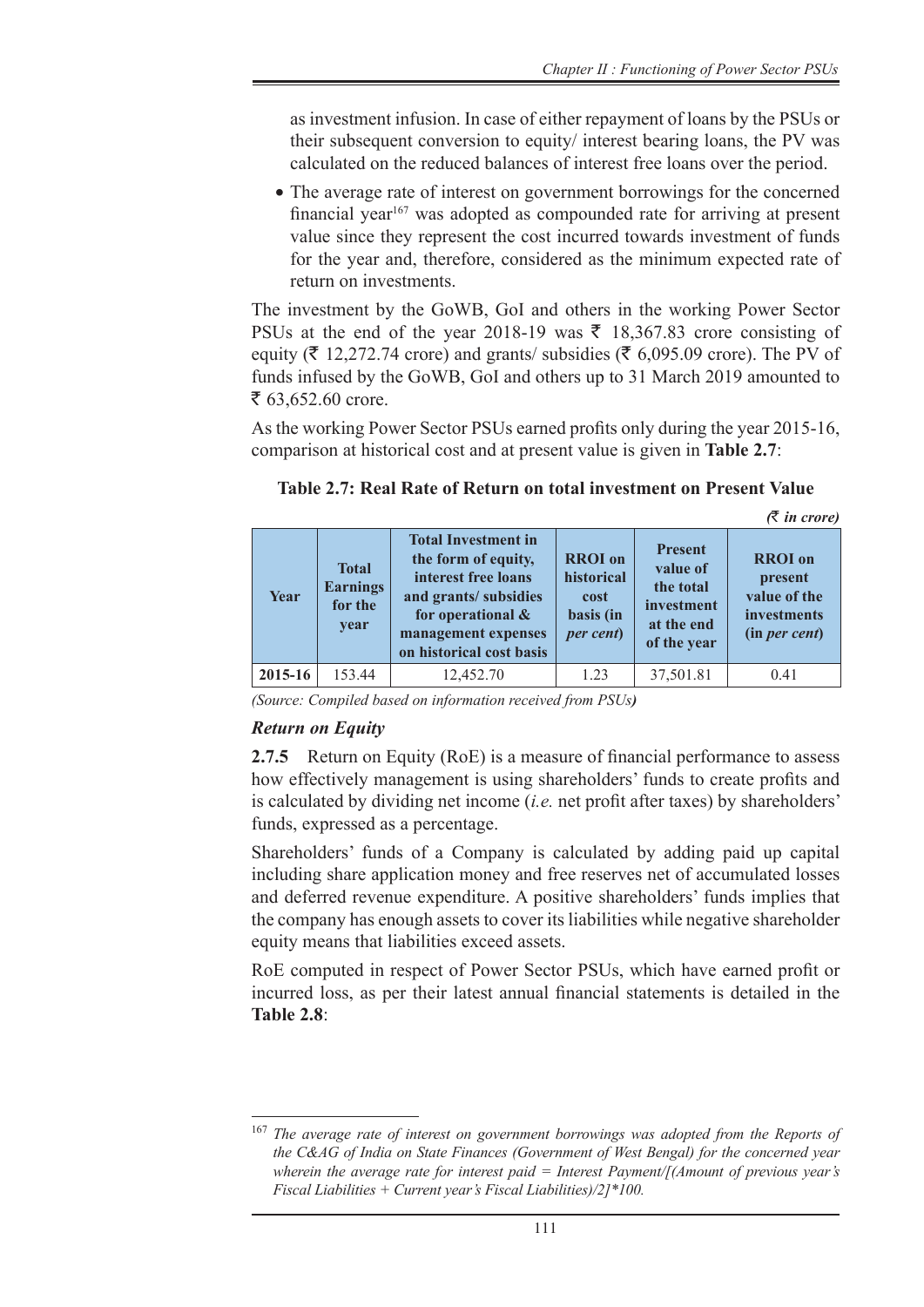|                   |                            |                       |                       |                        | $(3 \nvert n \text{ error})$ |
|-------------------|----------------------------|-----------------------|-----------------------|------------------------|------------------------------|
|                   | <b>Year</b>                | No. of<br><b>PSUs</b> | Net Profit/<br>(Loss) | Shareholders'<br>funds | RoE in per cent              |
|                   | $\left( \mathbf{I}\right)$ | (2)                   | (3)                   | (4)                    | $(5)=\{(3)/(4)\}$ *100       |
|                   | 2014-15                    | $\overline{4}$        | 314.17                | 12,142.93              | 2.50                         |
|                   | 2015-16                    | $\overline{4}$        | 481.16                | 14,578.11              | 3.30                         |
| Profit<br>earning | 2016-17                    | 3                     | 481.09                | 13,336.24              | 3.61                         |
|                   | 2017-18                    | $\overline{4}$        | 475.22                | 15,058.86              | 3.16                         |
|                   | 2018-19                    | 3                     | 505.46                | 12,328.20              | 4.10                         |
|                   | 2014-15                    | $\overline{2}$        | $(-)$ 326.47          | $(-)$ 245.82           |                              |
|                   | 2015-16                    | $\overline{2}$        | $(-)$ 327.72          | $(-) 587.83$           |                              |
| Loss<br>incurring | 2016-17                    | $\overline{4}$        | $(-) 564.25$          | 1,293.35               | 43.63                        |
|                   | 2017-18                    | $\overline{3}$        | $(-) 578.20$          | 1,116.27               | 51.80                        |
|                   | 2018-19                    | $\overline{3}$        | $(-) 636.46$          | 616.10                 | 103.30                       |
|                   | 2014-15                    | 6                     | $(-) 12.30$           | 11,897.11              | $(-) 0.10$                   |
|                   | 2015-16                    | 6                     | 153.44                | 13,990.28              | 1.10                         |
| Total*            | 2016-17                    | $7\phantom{.0}$       | $(-) 83.16$           | 14,629.59              | $(-) 0.57$                   |
|                   | 2017-18                    | $\overline{7}$        | $(-) 102.98$          | 13,474.18              | $(-) 0.76$                   |
|                   | 2018-19                    | 6                     | $(-) 131.00$          | 12,944.30              | $(-) 1.01$                   |

## **Table 2.8: Profit and loss wise Return on Equity on Power Sector PSUs**

*(Source: Compiled based on information received from PSUs)*

\* *Working PSUs which had not submitted their first accounts since inception have been excluded.*

The Return on Equity of the loss incurring Power Sector PSUs was not worked out for 2014-15 and 2015-16 as their net worth was negative. PSUs in Power Sector as a whole had posted profits only in 2015-16.

## *Return on Capital Employed*

**2.7.6** Return on Capital Employed (RoCE) is a ratio that measures a company's profitability and the efficiency with which its capital is employed. RoCE is calculated by dividing a company's earnings before interest and taxes (EBIT) by the capital employed.<sup>168</sup>

During 2014-15 to 2018-19, the RoCE of power-sector PSUs steadily increased from 6.50 *per cent* to 10.42 *per cent*. The reason for improvement in RoCE was mainly reduction in borrowings. Moreover, the RoCE was substantially above aggregate RoE of these PSUs which, in the same period, decreased from (-) 0.10 *per cent* to (-) 1.01 *per cent*.

The details of total RoCE of all the profit earning and loss incurring State PSUs during the period from 2014-15 to 2018-19 are given in **Table 2.9**:

<sup>168</sup> *Capital employed = Paid up share capital + free reserves and surplus + long-term loans accumulated losses - deferred revenue expenditure. Figures are as per the latest year for which accounts of the PSUs are finalised.*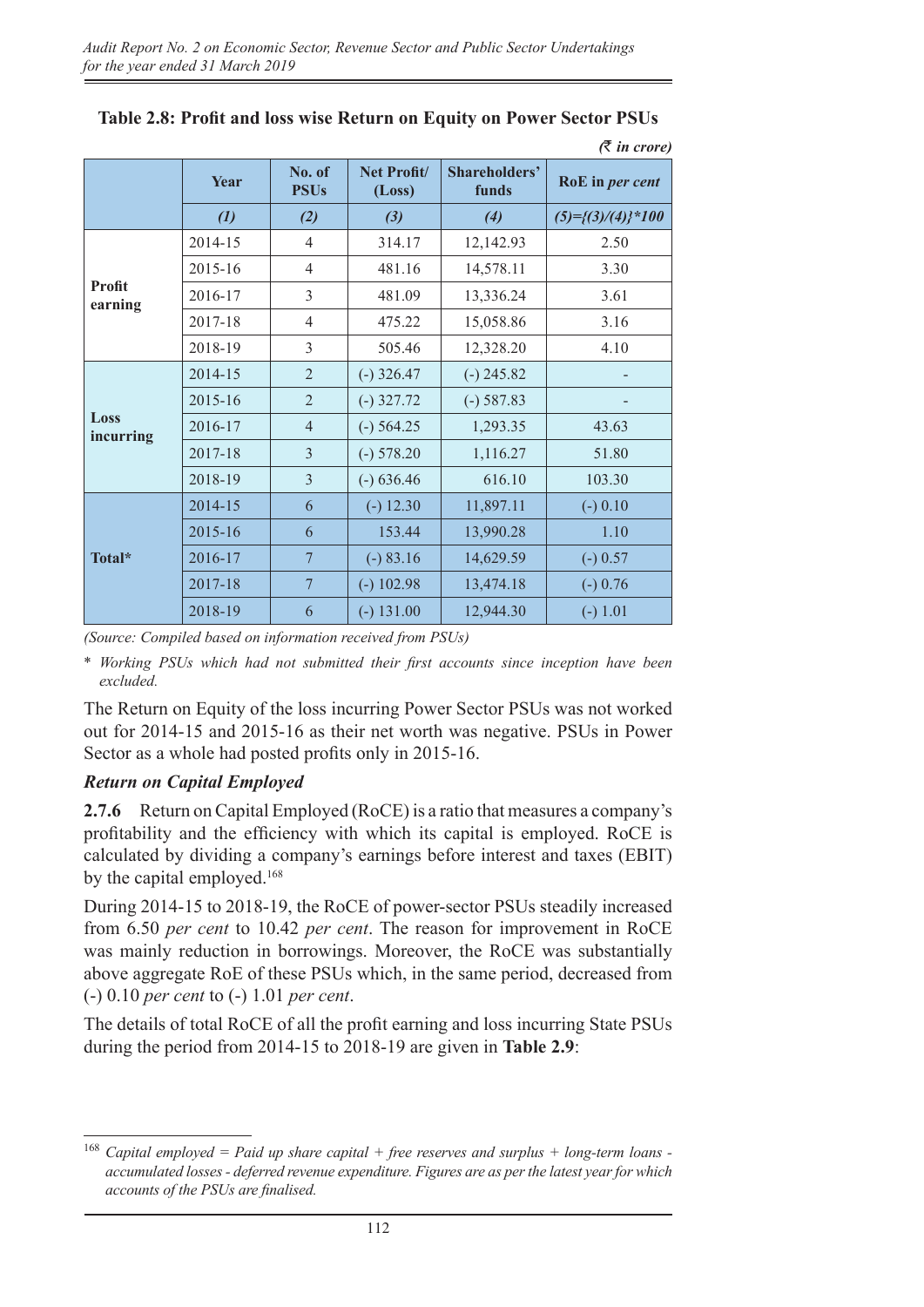|                          |         |                       |              |                            | $(3 \nvert n \text{ error})$ |
|--------------------------|---------|-----------------------|--------------|----------------------------|------------------------------|
|                          | Year    | No. of<br><b>PSUs</b> | <b>EBIT</b>  | Capital<br><b>Employed</b> | <b>RoCE</b><br>(in per cent) |
|                          | (1)     | (2)                   | (3)          | (4)                        | $(5)=$ {(3)/(4)}*100         |
|                          | 2014-15 | $\overline{4}$        | 2,537.15     | 35,383.17                  | 7.17                         |
|                          | 2015-16 | 4                     | 2,769.12     | 39,783.32                  | 6.96                         |
| <b>Profit</b><br>earning | 2016-17 | 3                     | 1,557.10     | 22,882.98                  | 6.80                         |
|                          | 2017-18 | 4                     | 1,709.54     | 21,575.18                  | 7.92                         |
|                          | 2018-19 | 3                     | 1,977.24     | 21,435.85                  | 9.22                         |
|                          | 2014-15 | $\overline{2}$        | $(-) 109.92$ | 1,977.72                   | $(-) 5.56$                   |
|                          | 2015-16 | $\overline{2}$        | $(-) 2.47$   | 2,062.92                   | $(-) 0.12$                   |
| Loss<br>incurring        | 2016-17 | $\overline{4}$        | 1,495.43     | 10,183.35                  | 14.69                        |
|                          | 2017-18 | 3                     | 1,305.41     | 9,681.49                   | 13.48                        |
|                          | 2018-19 | $\overline{3}$        | 1,170.11     | 8,779.79                   | 13.33                        |
|                          | 2014-15 | 6                     | 2,427.23     | 37,360.89                  | 6.50                         |
|                          | 2015-16 | 6                     | 2,806.65     | 41,846.24                  | 6.71                         |
| Total*                   | 2016-17 | 7                     | 3,025.53     | 33,066.63                  | 9.23                         |
|                          | 2017-18 | 7                     | 3,014.95     | 31,256.67                  | 9.65                         |
|                          | 2018-19 | 6                     | 3,147.35     | 30,215.64                  | 10.42                        |

## **Table 2.9: Profit and loss wise Return on Capital Employed of Power Sector PSUs**

*(Source: Compiled based on information received from PSUs)*

\* *Working PSUs which had not submitted their first accounts since inception have been excluded.*

The EBIT of the loss-incurring PSUs was negative in 2014-15 and 2015-16 but was positive in the subsequent three years. Therefore, from 2016-17 to 2018-19, all the power-sector PSUs had a positive RoCE.

## *Erosion of Net worth*

**2.7.7** Net worth means the sum total of the paid-up capital and free reserves and surplus minus accumulated losses and deferred revenue expenditure. Essentially, it is a measure of what an entity is worth to the shareholders and is also referred to as shareholders' funds. A negative net worth indicates that the entire investment by the shareholders has been wiped out by accumulated losses and deferred revenue expenditure. **Table 2.10** below indicates total paid up capital, total free reserves, total surpluses, total accumulated losses and net worth of the working Power Sector PSUs during the period 2014-15 to 2018-19:

| <b>Table 2.10: Net worth of working Power Sector PSUs</b> |  |  |  |  |  |
|-----------------------------------------------------------|--|--|--|--|--|
|-----------------------------------------------------------|--|--|--|--|--|

|         |                    |           |                      |                            | $(3 \nvert n \text{ error})$ |
|---------|--------------------|-----------|----------------------|----------------------------|------------------------------|
| Year    | No. of             | Paid up   | <b>Free Reserves</b> | <b>Accumulated Profits</b> | Net worth                    |
|         | PSU <sub>s</sub> * | Capital   | & Surplus            | $(+)/$ Losses $(-)$        |                              |
|         |                    |           |                      |                            | $6=3+4+5$                    |
| 2014-15 | 6                  | 9,812.57  | 1,460.84             | 623.70                     | 11,897.11                    |
| 2015-16 | 6                  | 10,751.79 | 2,110.38             | 1,128.11                   | 13,990.28                    |
| 2016-17 | 7                  | 11,066.18 | 2,286.00             | 1,277.41                   | 14,629.59                    |
| 2017-18 | 7                  | 11,539.67 | 2,700.95             | $-)766.44$                 | 13,474.18                    |
| 2018-19 | 6                  | 11,583.45 | 3,125.74             | $-)$ 1,764.89              | 12,944.30                    |

*(Source: Compiled based on information received from PSUs)*

\* *PSUs which had not submitted their first accounts since inception have been excluded.*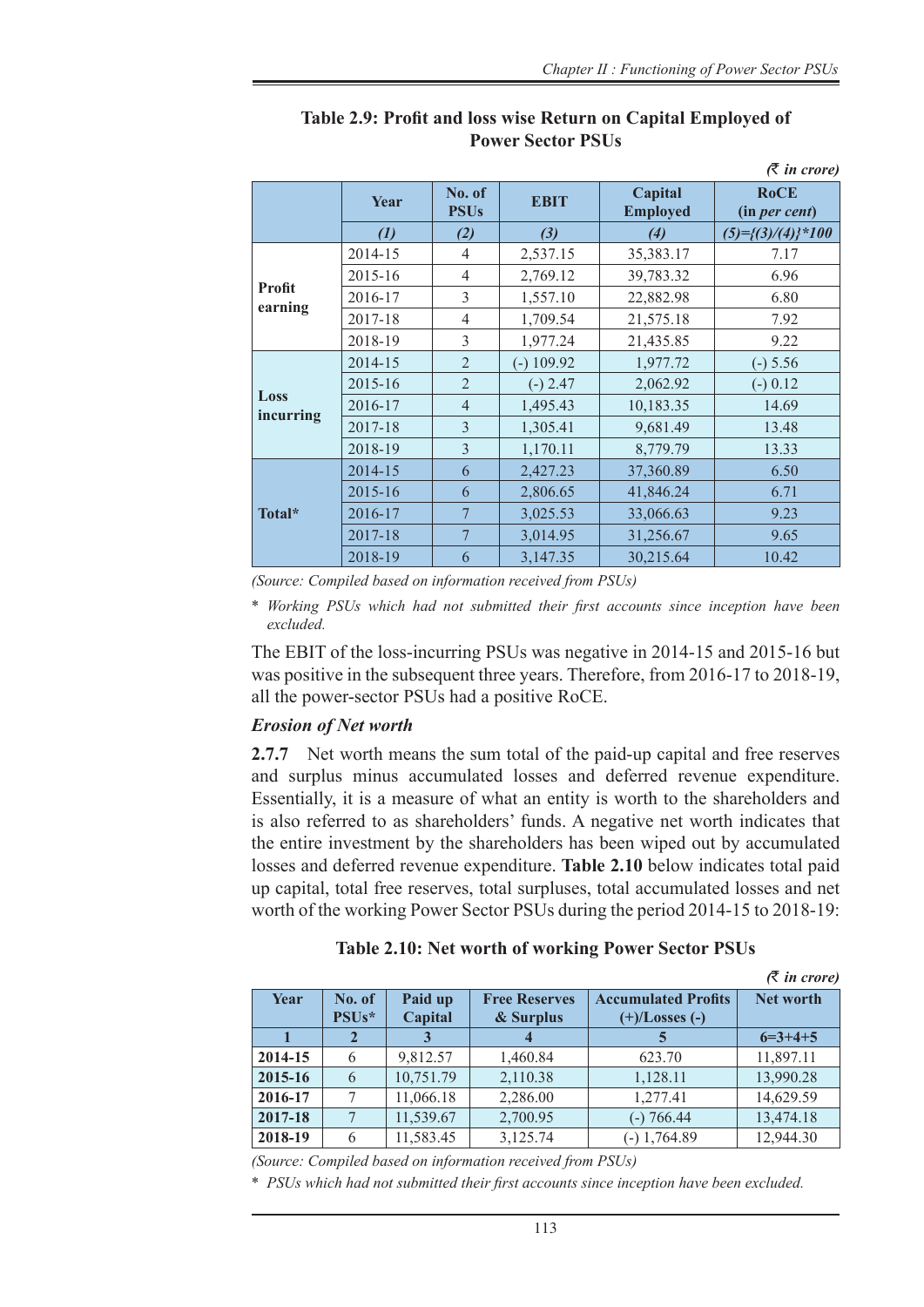As can be seen, the combined net worth of the working PSUs was positive during the five-year period. The net worth has increased marginally from  $\bar{\xi}$  12,315.68 crore in 2014-15 to  $\bar{\xi}$  12,944.30 crore in 2018-19 due to increase in paid up capital and free reserves.

## *Analysis of Long-term Loans of the State PSUs*

**2.7.8** Analysis of the long-term loans of the PSUs which had leverage during 2014-15 to 2018-19 was carried out to assess the ability of the companies to serve the debt owed by the companies to the Government, banks and other financial institutions. This is assessed through the interest coverage ratio and debt turnover ratio.

## *Interest Coverage Ratio*

**2.7.9** Interest coverage ratio is used to determine the ability of a PSU to pay interest on outstanding debt and is calculated by dividing earnings before interest and taxes (EBIT) of a PSU by interest expenses of the same period. The lower the ratio, the lesser is the ability of the PSU to pay interest on debt. An interest coverage ratio below one indicated that the PSU was not generating sufficient revenues to meet its expenses on interest. The details of interest coverage ratio (ICR) in respect of Power Sector PSUs having interest burden during the period from 2014-15 to 2018-19 are given in **Table 2.11:**

| $(3 \nvert n \text{ error})$ |                                                                |                 |                                                                                                                                     |                                                                                                       |                                                                                 |  |  |  |
|------------------------------|----------------------------------------------------------------|-----------------|-------------------------------------------------------------------------------------------------------------------------------------|-------------------------------------------------------------------------------------------------------|---------------------------------------------------------------------------------|--|--|--|
| <b>Year</b>                  | <b>Earnings</b><br><b>before</b><br>interest and<br>tax (EBIT) | <b>Interest</b> | <b>Number of PSUs</b><br>having liability<br>of loans from<br>Government<br>and Banks and<br>other financial<br><i>institutions</i> | <b>Number</b><br>of PSU <sub>s</sub><br>having<br><i>interest</i><br>coverage<br>ratio more<br>than 1 | Number of<br><b>PSUs having</b><br>interest<br>coverage<br>ratio less<br>than 1 |  |  |  |
| 2014-15                      | 2,427.23                                                       | 2,438.29        | 4                                                                                                                                   | 3                                                                                                     |                                                                                 |  |  |  |
| 2015-16                      | 2,766.65                                                       | 2,612.27        | $\overline{4}$                                                                                                                      | 3                                                                                                     |                                                                                 |  |  |  |
| 2016-17                      | 3,025.53                                                       | 3,134.91        | $\overline{4}$                                                                                                                      | $\overline{2}$                                                                                        | $\overline{2}$                                                                  |  |  |  |
| 2017-18                      | 3,014.95                                                       | 3,117.14        | $\overline{4}$                                                                                                                      | $\overline{2}$                                                                                        | $\overline{2}$                                                                  |  |  |  |
| 2018-19                      | 3,147.35                                                       | 3,140.11        | 5                                                                                                                                   | 3                                                                                                     | $\overline{2}$                                                                  |  |  |  |

## **Table 2.11: Interest Coverage Ratio relating to Power Sector PSUs**

*(Source: Compiled based on information received from PSUs)*

Of the five Power Sector PSUs having liability of loans from Government as well as banks and other financial institutions during 2018-19, three PSUs had interest coverage ratio of more than one. Remaining two PSUs had interest coverage ratio below one, indicating that they could not generate sufficient revenues to meet their expenses on interest during the period.

## *Debt Turnover Ratio*

**2.7.10** During the last five years, the turnover of the working Power Sector PSUs recorded compounded annual growth of 4.26 *per cent* and compounded annual growth of debt was (-) 2.28 *per cent* due to which the debt turnover ratio improved from 0.75 in 2014-15 to 0.52 in 2018-19 as given in **Table 2.12**: